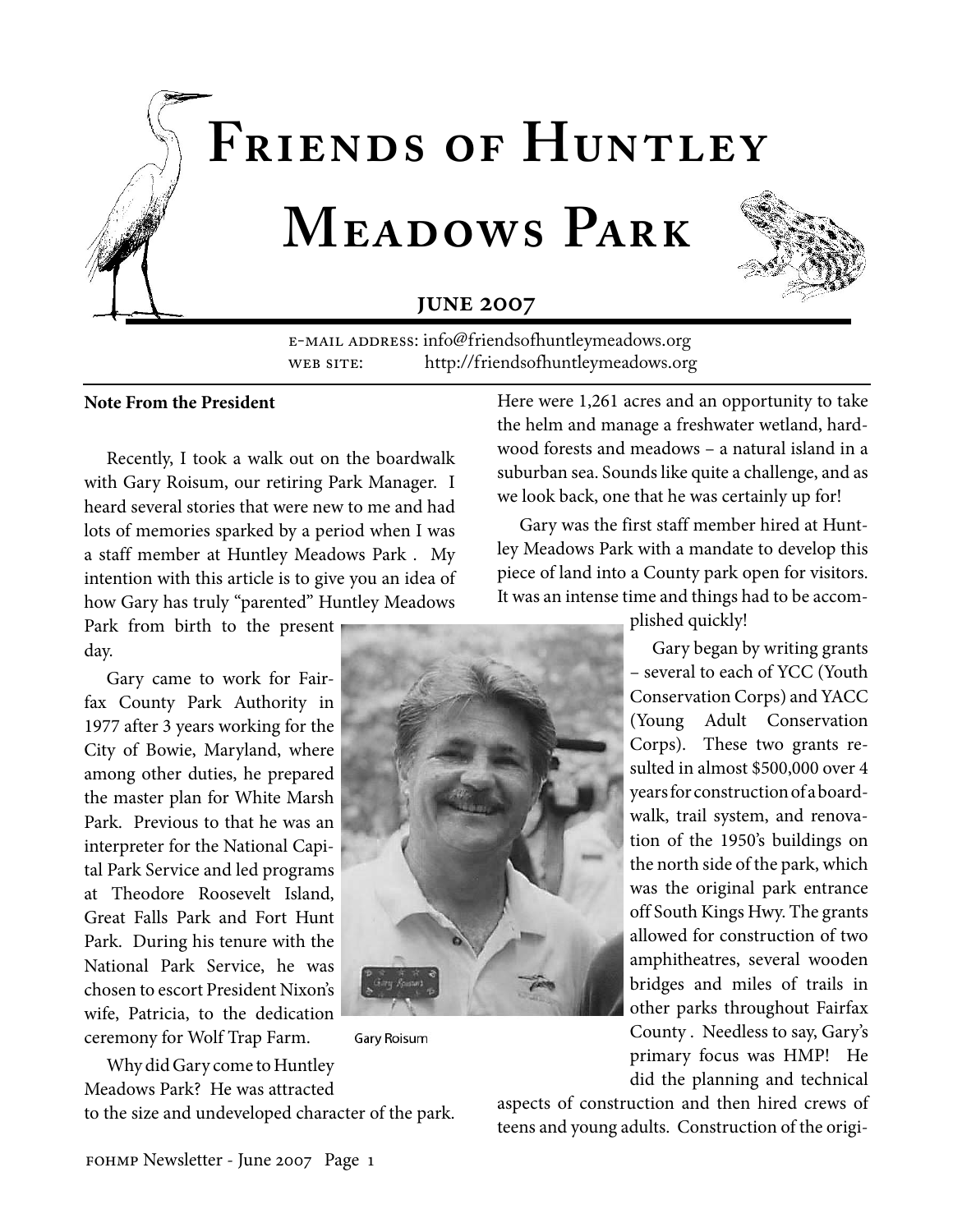nal boardwalk began in 1979 and was completed in

1982. Gary's young crew thought he was crazy building a boardwalk over what was, at that time, dry land. But Gary had vision and he noticed the signs of increased beaver activity. Gary and his crew weren't the only construction crew in the wetland!



While Gary was managing construction of the boardwalk, he was also YACC Building Boardwalk developing plans

for the new Visitor Center that would be accessible from Lockheed Blvd. Due to the process of funding construction via the County's Bond Program, planning had to be done several years ahead. In

1983 the original Visitor Center and connecting trails to the boardwalk were dedicated. Carolyn Gamble, a new staff member, and Gary designed and built the exhibits for the new visitor center. It was a very exciting, challenging, and exhausting time for them! Gary set up the first silk screen workshop for the Park Authority which en-



New Boardwalk Being Build Adjacent to Old

fohmp Newsletter - June 2007 Page 2 abled them to silk screen their own exhibit material. The Visitor Center was just 2,700 square feet with a wood-burning stove and no air conditioning. While visitors and school groups were attending new educational programs, Gary was already planning for the expansion of the Visitor Center. It was doubled in size in 1990, and boasted a larger auditorium, larger exhibit hall and a new classroom with specimen lab and reference library.

Back to the wetland…. While all of this construction was going on during the early to mid-1980's , what was happening out in the wetland? The park's "Wetland Managers," the beavers, had constructed a larger dam, so there was quite a lot of water in the central wetland. It was a vibrant and healthy freshwater wetland with breeding populations of American Bittern, Yellow Crowned Night Heron, Least Bittern, Pied-billed Grebe, Common Moorhen, King Rail, River Otter, Large Mouth Bass and Chain Pickerel. The crayfish and macro-invertebrate populations were numerous and healthy. In turn, they provided a broad and available food base.

Gary remembers the exact date – August 2, 1986 – when there was a storm event that dumped hundreds of tons of silt into HMP! At the time there was major home construction occurring north of the park. This storm event brought havoc to the park's wetland. The boardwalk was covered

> with silt in several places and sediment covered the aquatic vegetation. If this wasn't enough of an environmental threat, Fairfax County Transportation officials were trying to get approval to build a connecting four lane highway through the northern part of HMP from Telegraph Road to Lockheed Blvd. The natural island in the suburban sea was under a severe threat during this

period! Fortunately, in 1990, the County was denied permission to construct the highway through the park, since it was determined by the National Park Service that adverse environmental impact to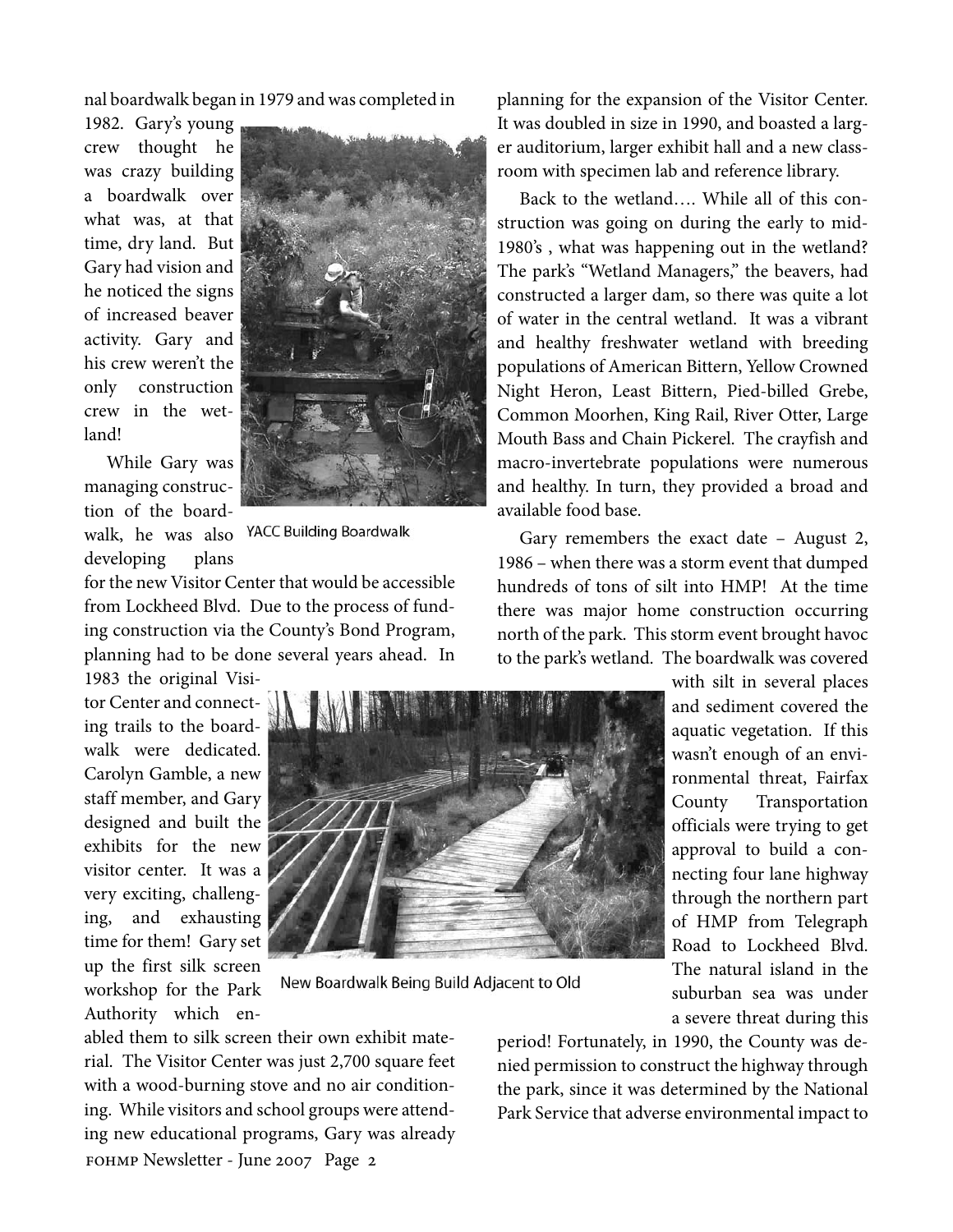the park's ecological resources could result.

Since that time Gary has planned and overseen many public hearings, informational meetings, etc. He is always prepared to try to answer the

questions brought by the public and willing to relay their concerns and questions to the Park Authority. We all know that this is not always a pleasant job! Huntley Meadows Park couldn't have asked for a better "watchdog" in protecting this unique resource from further degradation.



Framing of the First Visitor's Center

Gary oversaw consultant contracts that assessed the siltation

in the wetland and offered methods for future management in 1992. He oversaw the construction of the second and current boardwalk in 1993 and he oversaw controversial projects such as deer population management and exotic invasive plant management, more recently. He has also overseen the acquisition and development of the Historic Huntley property, which gives us a more complete picture of how the land in the park has been used over the last 200 years. In the past year he managed the stream restoration project for the Barnyard Run tributary which significantly reduces stream erosion and subsequent sedimentation of the central wetland.

Gary Roisum has played an integral part in the preservation and management of Huntley Meadows Park over the past 30 years. Even though the wetland suffers biologically from siltation, it continues to amaze visitors on a daily basis. It also acts as a living, learning classroom for vast numbers of school aged children.

All these years Gary has played a major role,

often behind the scene, planning, studying the issues, and getting funding for park projects. Gary told me that he feels pretty lucky that he's been able to secure the funds to take care of this unique park. I say that it's a little luck and a lot of hard

work!

When asked what he will miss at Huntley Meadows Park , Gary replied that he will miss the staff, first and foremost. As he says he "has been blessed to have a knowledgeable and hardworking staff all these years in a pleasant working environment." Gary also said that

he "will miss the wildness of the park because it is truly a large natural island in a suburban sea."

Finally, I asked Gary what he would like to see happen at the park over the next 20 years. He said that he would like to see the wetland improved in health and restored to the vitality that it once had in the 1980's, so that future generations will appreciate and benefit from it. He would like to see the construction of a "green" environmental education facility near the South Kings Hwy entrance and accelerated completion of Historic Huntley restoration.

Sounds pretty good to me! I know that you join me in thanking Gary Roisum for his dedication to this unique park that all of us love and cherish!

Kathi McNeil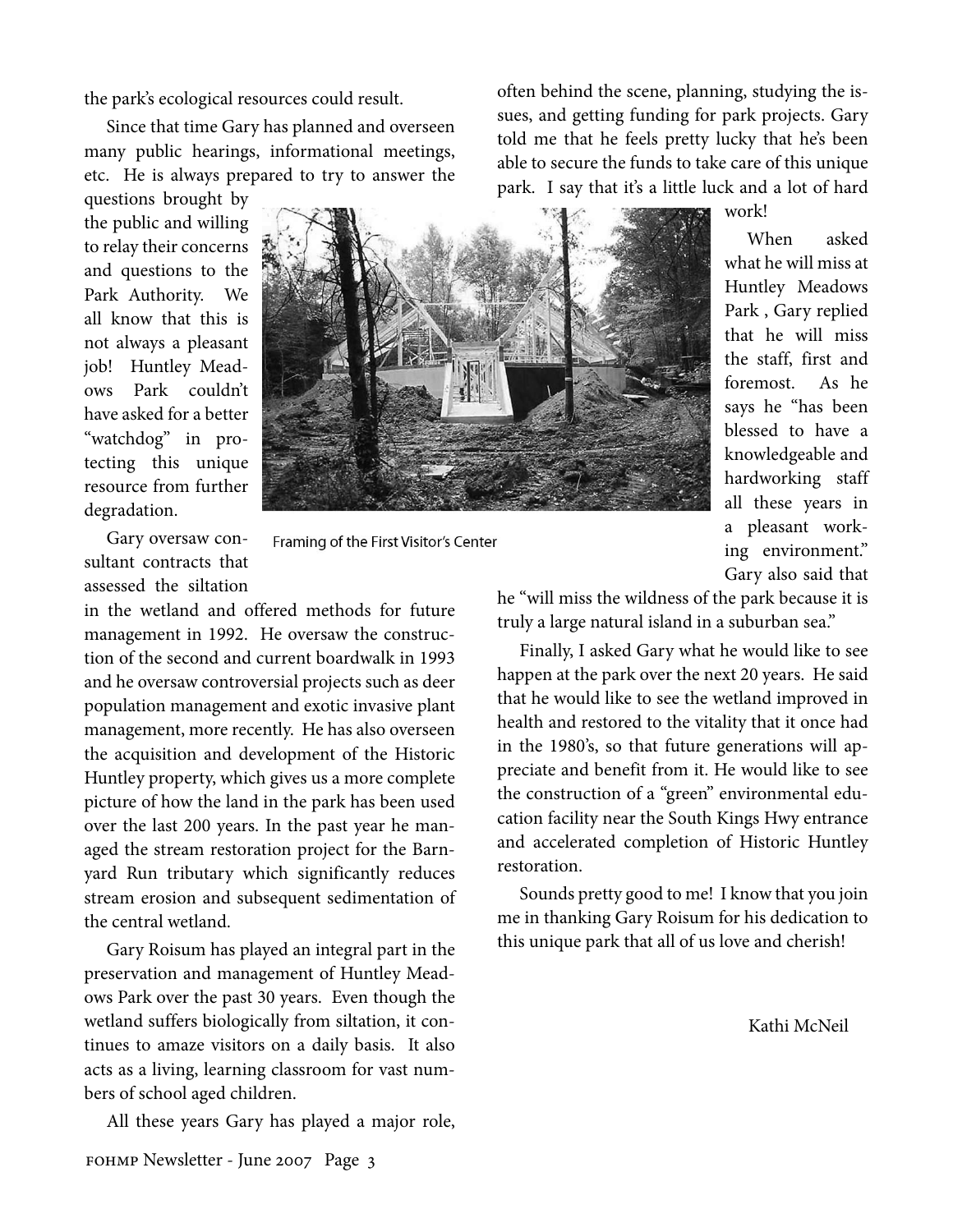### **FOHMP sponsors Photography Camp for Teens**

FOHMP is joining Huntley Meadows Park in offering a photography camp for teens (ages 12-16) this summer. The dates are Monday - Thursday, July 23-26, 9-1. The camp will be based at the HMP Visitor Center. Participants will be asked to bring their own digital cameras. We will also have access to a laptop and digital projector for printing and slide shows. As a follow-up, we will encourage the photos taken to be displayed in the visitor center and entered in the annual FO-HMP photography contest in October 2007. To register, please call the HMP Visitor Center at 703 780-5939. The cost will be \$90 per participant. We are looking for assistance with this program. If you have skills in digital photography and computer applications and enjoy working with this age group, please contact Kathi McNeil at krmcneil2105@aol.com or Melissa Gaulding at HMP at 703 768-2525.

### **Used Book Donations Needed**

Before Gary sails away into the sunset, he may want to jettison some of the nature books he's accumulated over the years and replace them with books on Costa Rica and Mexico. Luckily, he can donate his books to the Friends of HMP book sale right here at the park. The book sale generates funds for the FOHMP budget which supports initiatives and programs at Huntley Meadows. It's been a successful fundraiser so far but relies on a steady stream of book donations and book buyers. So if you're winnowing down and weeding out books, please think about donating them to the sale. The book sale focus is used nature books for both children and adults. Books can be dropped off anytime during visitor center hours. Please mention that they are for the book sale.

Thank you very much for your help.

Marianne Mooney

### **Wetlands Awareness Day was wonderful!**

Sunday, May 6<sup>th</sup> dawned cool and clear with gusty breezes: another perfect day for our annual Wetlands Awareness Day celebration. There was a steady flow of visitors, totaling 740 for the day. The afternoon was packed with enjoyable and educational activities, from music organized by Karen Nyere (who is our Café Cattail hostess!) to boardwalk interpretation of shorebirds and beavers. Our Kids' Fun Fair sold over 1100 tickets, with children winning prizes at a variety of games and vying for cakes in our Cake Walk. Kent Knowles of the Raptor Conservancy brought rehabilitated raptors, which is always a hit with visitors, and Erica Yeary of the Wildlife Rescue League enthralled people with tales of rehabilitating beavers and rescuing snakes. Thank you to FOHMP for continued support of this event, and hearty appreciation to all our super volunteers for making the day run smoothly. See you next year!

Melissa Gaulding

## **New Park Manager and New Administrtive Assistant**

Please join the FOHMP Board and HMP staff in welcoming our new Park Manager, Kevin Munroe. Kevin will be starting at HMP on Monday, May 7. He comes to us from the Northern Virginia Audubon Society where he was the Program Coordinator and Staff Naturalist. Previous to that position he was an Environmental Specialist for the Reston Association. Kevin will join us at our Annual Meeting on June 16.

Also, Nancy Pryor, long time volunteer program leader and last year's HMP Volunteer of the Year, is now a paid staff member. She was hired in April, filling the position vacated by Jenn Carlson. Please welcome Nancy.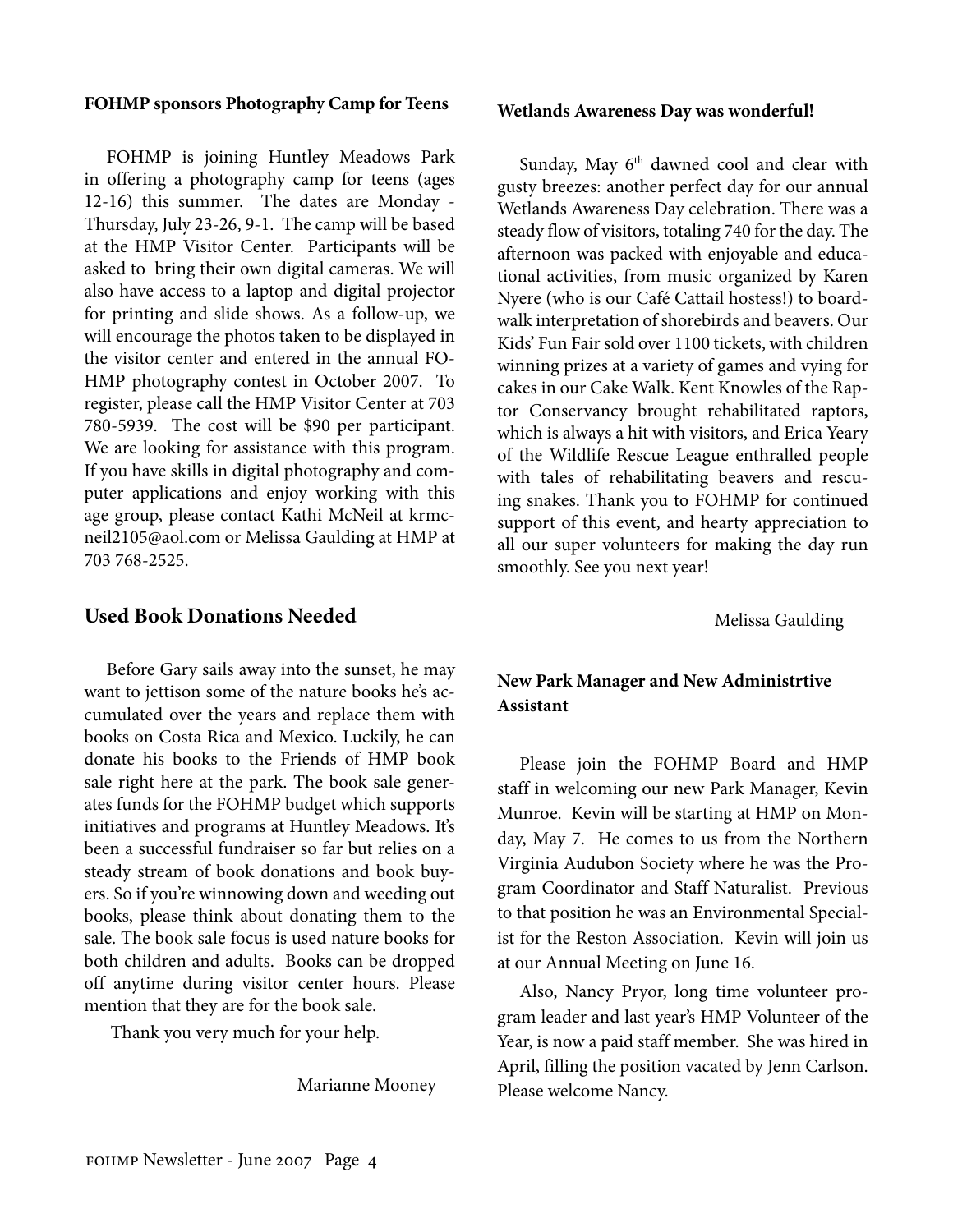# FOHMP Annual Meeting

## June 16, 2007 7-9pm Huntley Meadows Park Visitor Center

We will begin with a short reception with refreshments recognizing our new Lifetime Members and introducing Kevin Munroe, our new Park Manager. Elections will be held and then we are off for a walk in the Park. Hope you can make it!

**New Lifetime Members**

Friends of Huntley Meadows Park would like to thank the following new Lifetime Members:

Julie Howard and Howard Gubstein Joel C. Miller Patricia P. Salamone Laura West



fohmp Newsletter - June 2007 Page 5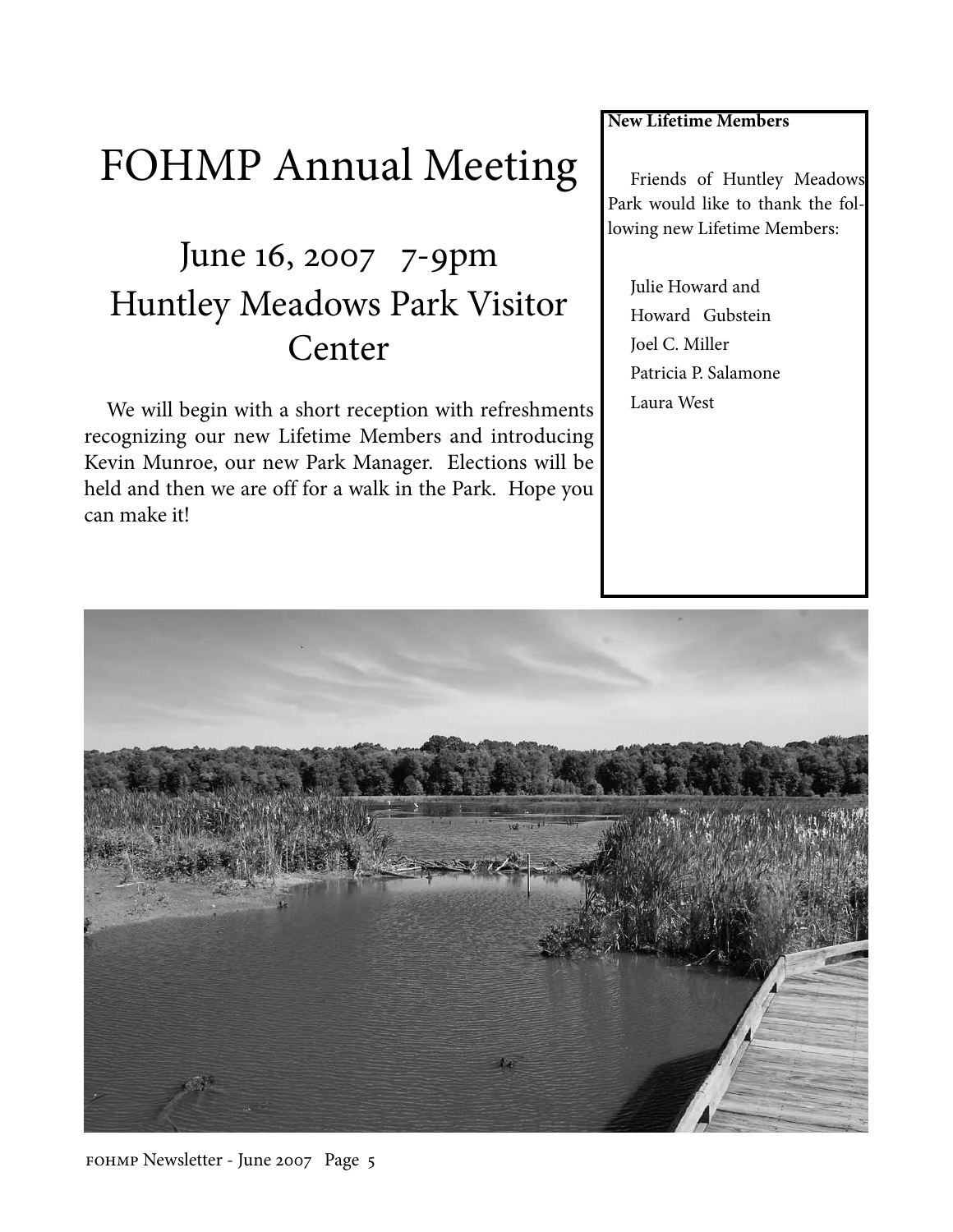### **Welcome to our 2007 summer intern**

FOHMP will once again be supporting an education intern for Summer 2007! Thanh Pham is a rising junior at George Mason University, studying biotechnology. She has been a teaching assistant and has tutored math on the elementary school level. Thanh tells us she loves everything about nature and enjoys sharing that love with children; her favorite class this semester at GMU is plant biology. We will be keeping her busy assisting with summer camps and developing a program for 6 to 8 year olds about animal survival strategies. Thanh will be with us from June  $4<sup>th</sup>$  to August 10<sup>th</sup>.

### Melissa Gaulding

### **Birdathon 2007**

The May 8th Birdathon was a big success this year, with 96 species found by the 4 teams of volunteers and staff members. Among the highlights of the day were sora, common moorhen, turkey (my first here in 17 years of birding), Savannah sparrow, and twelve species of warblers. The most common species was the red-winged blackbird with 96 individuals counted, while the top warbler was again the common yellowthroat with 86 individuals.

Every year the Birdathon also gives us a chance to reflect on the lives of two volunteers, Ken How- ard and Ed Weigel. The proceeds it generates go toward sponsoring a Resource Management in- ternship at the Park in their memory.

Thanks again to everyone who contributed their time, expertise and donations to this won- derful cause.

It's not too late to help us reach our goal of \$2500. Checks can be made payable to FCPA-HMP and sent to Birdathon, HMP, 3701 Lockheed Blvd, Alexandria, VA 22306

Andy Higgs

### Friends of Huntley Meadows Park

Board of Directors: Kathi McNeil (President) Sarah Stromayer (Vice President) Glenn Curtis (Secretary) Sally Cureton (Treasurer) Ken Larsen (Newsletter Editor) P.J. Dunn (Web Site Manager) Connie Carpender (Membership) Harry Glasgow Suzanne Lepple Andy Higgs Marianne Mooney Norma Hoffman Chuck Studholme Ben Jesup

Email addresses General Information: info@friendsofhuntleymeadows.org Membership Info: Connie Carpender membership@friendsofhuntleymeadows.org Donations and dues: Sally Cureton treasurer@friendsofhuntleymeadows.org Newsletter Inquiries/submissions: Ken Larsen newsletter@friendsofhuntleymeadows.org Questions For Park Staff states and staff@friendsofhuntleymeadows.org



Web address: http://friendsofhuntleymeadows.org

fohmp Newsletter - June 2007 Page 6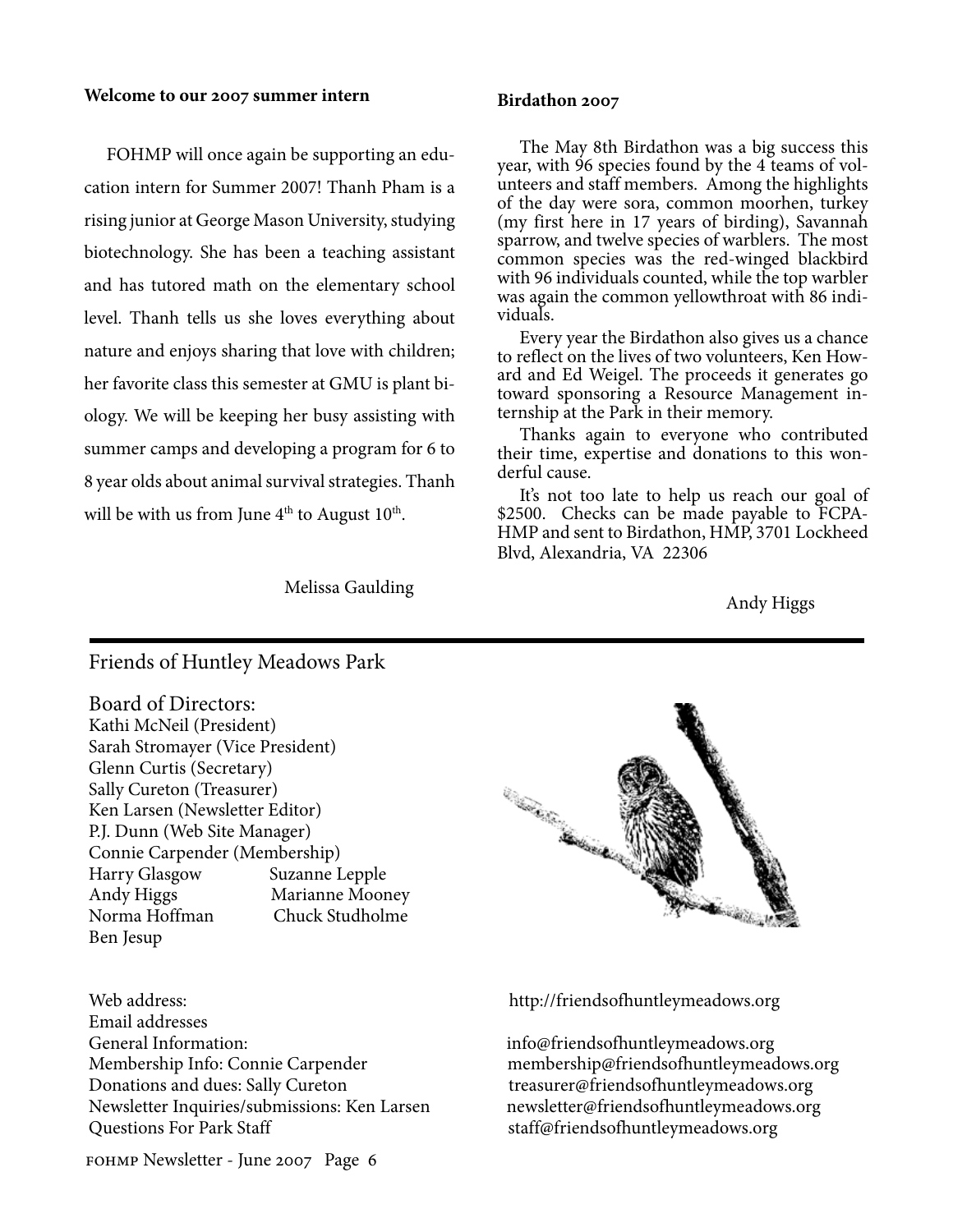| Are You A Member?<br>Please                                                                                                                                                                                                                                           |
|-----------------------------------------------------------------------------------------------------------------------------------------------------------------------------------------------------------------------------------------------------------------------|
| help support Huntley Meadows Park and join<br>T <i>he Friends of Huntley Meadows Park!</i>                                                                                                                                                                            |
| Become a member of FRIENDS OF HUNTLEY MEADOWS PARK. (FOHMP) and help to protect and<br>preserve the park. Your annual dues (tax deductible) will keep you informed and help support the<br>nature center's programs. Please fill out and mail this application today! |
| <b>Membership Information</b>                                                                                                                                                                                                                                         |
| Our new dues schedule is as follows:<br>\$5.00<br>Senior<br>Family<br>\$15.00<br>Individual \$10.00<br>Lifetime Membership<br>\$150.00                                                                                                                                |
| Yes! I would like to join FRIENDS!<br>I'd like to renew my membership. Enclosed is \$00 annual dues for a.<br>membership. (Please make checks payable to FOHMP.)                                                                                                      |
| Additional \$-00 donation enclosed.                                                                                                                                                                                                                                   |
| I have some comments and/or suggestions:                                                                                                                                                                                                                              |
| I would like to volunteer at the Park.<br>If you checked that you would like to volunteer, please help us by indicating your areas<br>of knowledge and/or interest.                                                                                                   |
| FOHMP Volunteer Coordinator<br>Special Events<br>Park Watch<br>Promoting Friends<br>Mailing                                                                                                                                                                           |
| Phoning Members For Lectures and Special Events<br>Letter Writing Campaign<br>As Needed<br>Name:                                                                                                                                                                      |
| Address:                                                                                                                                                                                                                                                              |
| $_{-}$ (w) $_{-}$                                                                                                                                                                                                                                                     |
| E-mail Address:                                                                                                                                                                                                                                                       |
| Please Mail To: FRIENDS OF HUNTLEY MEADOWS PARK                                                                                                                                                                                                                       |
| c/o Huntley Meadows Park<br>3701 Lockheed Boulevard<br>Alexandria, VA 22306                                                                                                                                                                                           |
| E-MAIL ADDRESS: info@friendsofhuntleymeadows.org<br>PHONE: 703/768-2525<br>WEB SITE: (http://friendsofhuntleymeadows.org/index.html)                                                                                                                                  |